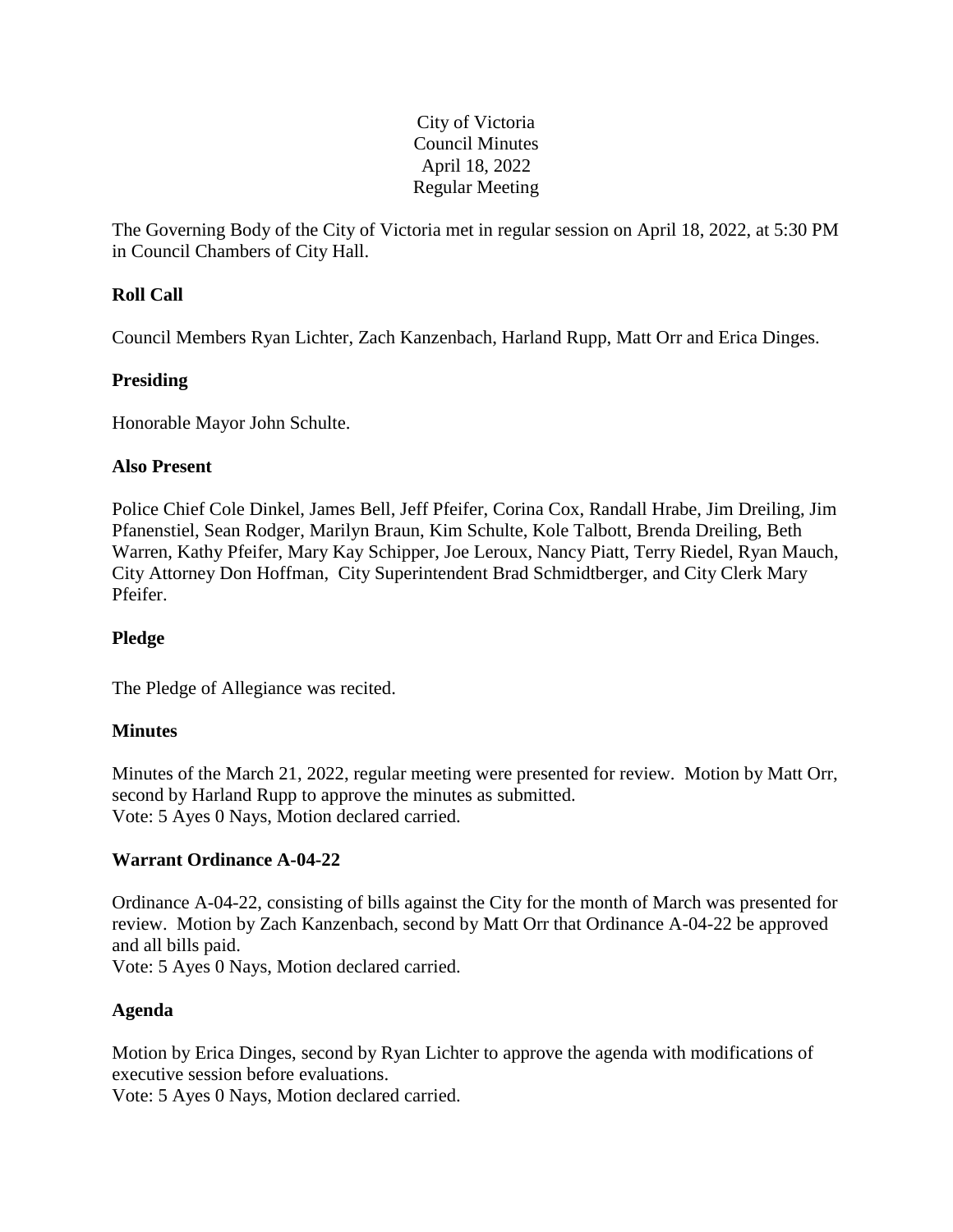## **Public Hearing for Distance Waiver**

Motion to open the public hearing to decide whether or not to waive the distance limitations for the selling of Cereal Malt Beverages within 200 feet of a church or school for an application submitted by Jan Brungardt/St. Fidelis Church on April 24, 2022, by Erica Dinges, second by Ryan Lichter.

Vote: 5 Ayes 0 Nays, Motion declared carried.

# **Comments**

Mayor Schulte asked if there were any comments from the public.

# **Close Public Hearing**

Hearing no comments from the public, Motion to close the public hearing by Zach Kanzenbach, second by Harland Rupp.

Vote: 5 Ayes 0 Nays, Motion declared carried.

# **Approve Distance Waiver**

Motion to approve the waiver for distance limitations for the selling of Cereal Malt Beverages within 200 feet of a church or school for an application submitted by Jan Brungardt/St. Fidelis Church on April 24, 2022, by Zach Kanzenbach, second by Erica Dinges. Vote: 4 Ayes 0 Nays, 1 Abstain, Motion declared carried.

## **T-Mobile Lease Agreement**

Kole Talbott with T-Mobile was in attendance to answer questions Council may have had concerning the lease agreement to put an antenna on the new water tower. There was some discussion on the lease agreement. Council would like to see Article 8C removed from the agreement and would like to get the cost of renting equipment if the antenna would need to be moved for painting. Motion by Ryan Lichter, second by Matt Orr to gather all the information before making final approval.

Vote: 4 Ayes 1 Nays, Motion declared carried.

# **Ranson Financial**

Beth Warren with Ranson Financial presented the bond bids. The best bid came from Central States Capital Markets. Motion to approve the bond bid submitted by Central States Capital Market by Zach Kanzenbach, second by Erica Dinges. Vote: 5 Ayes 0 Nays, Motion declared carried.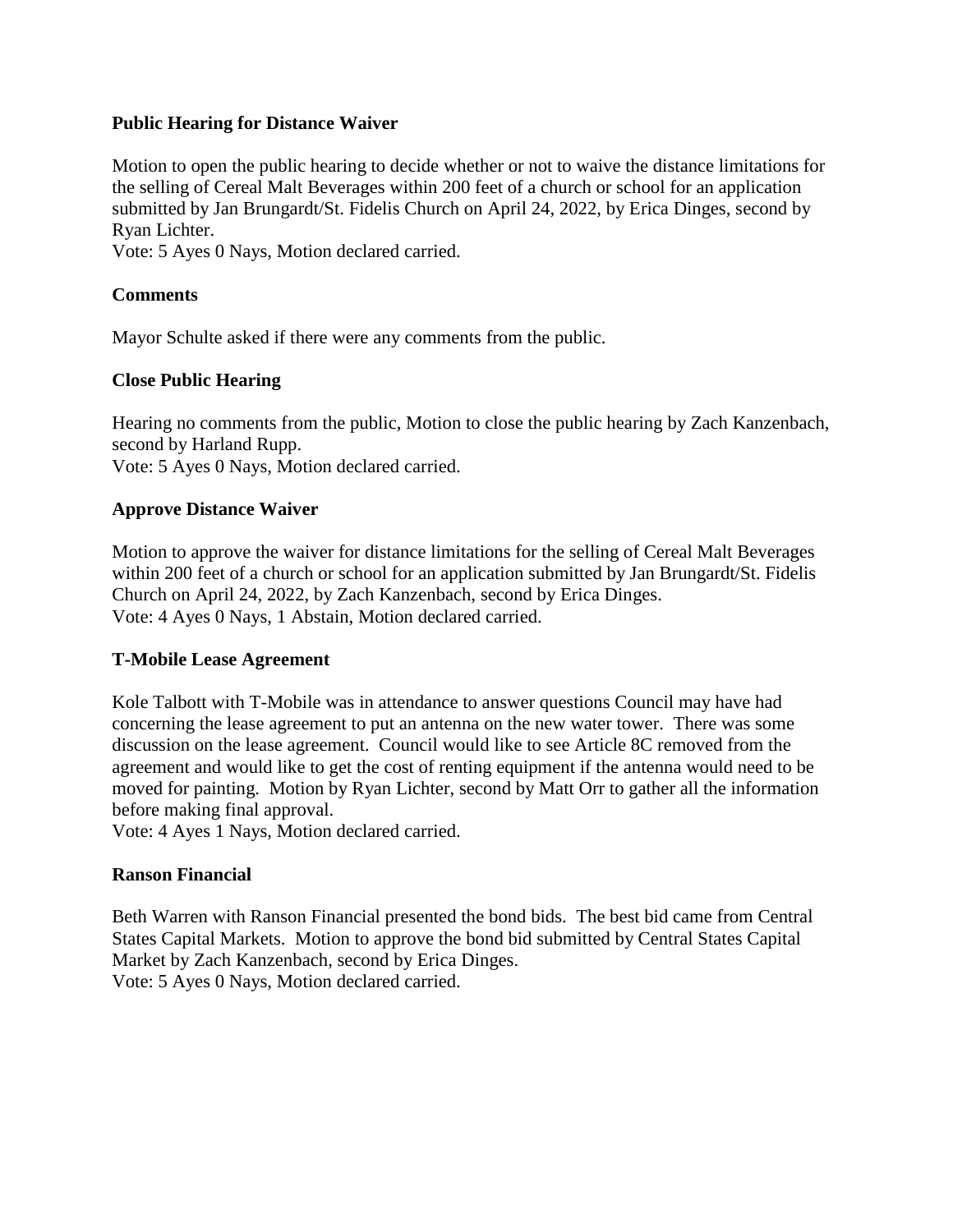## **Ordinance B-576**

AN ORDINANCE AUTHORIZING AND PROVIDING FOR THE ISSUANCE OF GENERAL OBLIGATION BONDS, SERIES 2022, OF THE CITY OF VICTORIA, KANSAS; PROVIDING FOR THE LEVY AND COLLECTION OF AN ANNUAL TAX FOR THE PURPOSE OF PAYING THE PRINICPAL OF AND INTEREST ON SAID BONDS AS THEY BECOME DUE; AUTHORIZING CERTAIN OTHER DOCUMENTS AND ACTIONS IN CONNECTION THEREWITH; AND MAKING CERTAIN COVENANTS WITH RESPECT THERETO.

Thereupon, Councilmember Zach Kanzenbach moved that said Ordinance be passed. The motion was seconded by Councilmember Ryan Lichter. Said Ordinance was duly read and considered, and upon being put, the motion for the passage of said Ordinance was carried by the vote of the Governing Body, the vote being as follows:

Yes: Erica Dinges, Ryan Lichter, Harland Rupp, Zach Kanzenbach, Matt Orr No: None

Thereupon, Mayor Schulte declared said Ordinance duly passed and the Ordinance was then numbered Ordinance B-576 and was signed and approved by the Mayor and attested by the City Clerk. The City Clerk was directed to publish the Ordinance one time in the official newspaper of the City.

## **Resolution C-311**

RESOLUTION C-311 PRESCRIBING THE FORM AND DETAILS OF AND AUTHORIZING AND DIRECTING THE SALE AND DELIVERY OF GENELAL OBLIGATION BONDS, SERIES 2022, OF THE CITY OF VICTORIA, KANSAS PREVIOUSLY AUTHORIZED BY ORDINANCE NO. B-576 OF THE ISSUER; MAKING CERTAIN CONVENANTS AND AGREEMENTS TO PROVIDE FOR THE PAYMENT AND SECURITY THEREOF; AND AUTHORIZING CERTAIN OTHER DOCUMENTS AND ACTIONS CONNECTED THEREWITH, Motion to approve by Ryan Lichter, second by Zach Kanzenbach. Vote: 5 Ayes 0 Nays, Motion declared carried.

Warren also suggested checking with Gilmore and Bell to see if the City is allowed to sublease the water tower since bonds were used to finance the project.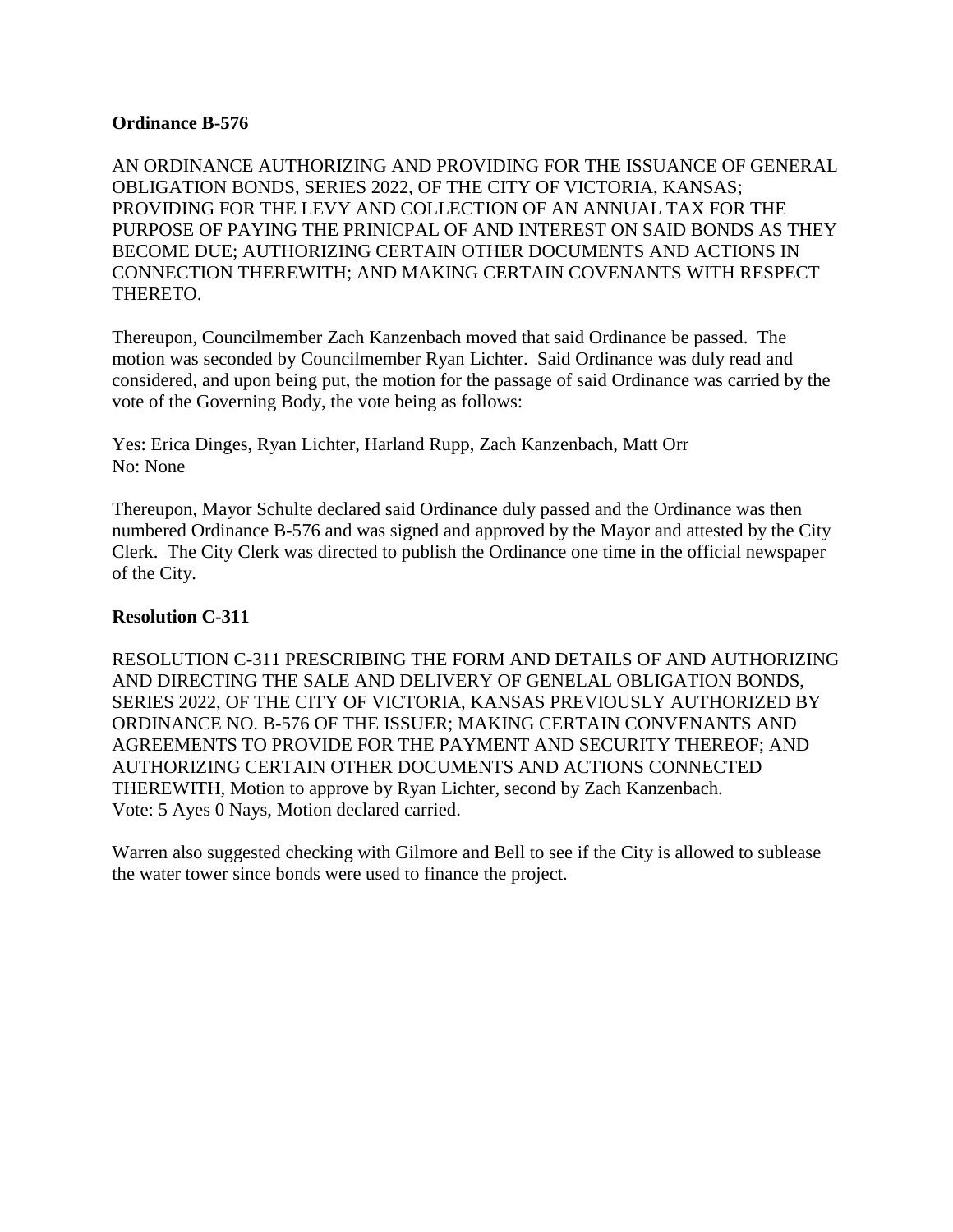# **Northwest Planning and Development Commission**

Randall Hrabe and Corina Cox with Northwest Planning and Development Commission, presented programs that grants can be applied for. Since Ellis County no longer pays dues to Northwest Planning and Development Commission, each city in Ellis County would have to pay individual dues to get help in applying for grants. Victoria would have to pay \$3,500 per year for membership.

Information was distributed on grants that can be applied for. Motion by Harland Rupp, second by Ryan Lichter to join Northwest Planning and Development Commission for \$3,500.00 per year.

Vote: 3 Ayes 2 Nays, Motion declared carried.

# **Police Department Report**

Police Chief Cole Dinkel gave his department report. The vests have been ordered. Dinkel would also like to pay the monthly fee at Tommy's Car Wash for the patrol vehicles. Council was in agreement with paying the monthly fee.

# **City Superintendent Report**

City Superintendent Brad Schmidtberger gave his department report. The sewer machine needs a new part that will cost \$1,800.00 but is necessary for the sewer machine to operate. Motion to approve the purchase of the sewer machine part for \$1,800.00 by Zach Kanzenbach, second by Matt Orr.

Vote: 5 Ayes 0 Nays, Motion declared carried.

Schmidtberger reported the Cathedral Street Project will continue on the east side of the street as far as 10th and Cathedral. Schmidtberger would also like to check into the cost of leasing or renting a street sweeper to go over the city streets. Council was in agreement to check on the cost of leasing or renting a street sweeper.

## **Health Clinic Flooring**

The flooring at the Health Facility clinic side needs a deep cleaning. Motion to pay ABC Cleaning, LLC to clean, buff and wax the flooring in the clinic side of the Health Facility for \$985.00 by Ryan Lichter, second by Zach Kanzenbach. Vote: 5 Ayes 0 Nays, Motion declared carried.

## **Resolution C-310**

Motion to approve Resolution No. C-310 adopting a change in the fee to apply for zoning changes for the City of Victoria, Kansas, by Zach Kanzenbach, second by Erica Dinges. Vote: 5 Ayes 0 Nays, Motion declared carried.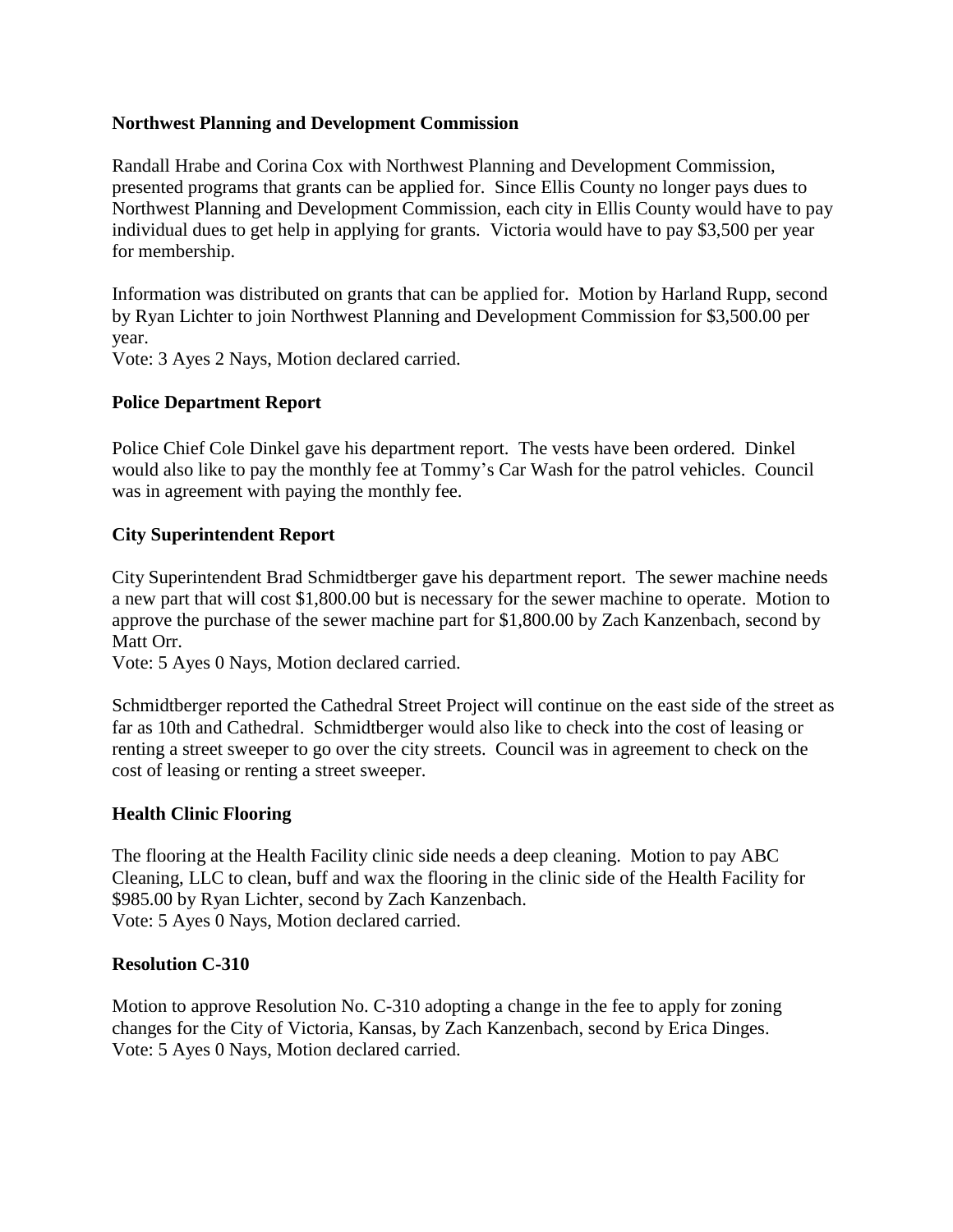## **Water Restrictions**

After reviewing the current water restrictions, Council felt it would be better to wait until the water wells are done being upgraded to change any of the restrictions.

# **Pick-up Bids**

The City has for sale a pickup and advertised for sealed bids. Two bids were submitted and Mayor Schulte announced both bids would be rejected. The pickup will be advertised for sale again.

# **Ordinance B-574**

AN ORDINANCE ENACTING A COMPREHENSIVE PLAN FOR THE PROTECTION OF THE PUBLIC HEALTH, SAFETY AND WELFARE OF THE CITIZENS OF THE VICTORIA, KANSAS, BY INCORPORATING A COMPREHENSIVE PLAN FOR THE CITY OF VICTORIA, KANSAS.

Thereupon, Councilmember Ryan Lichter moved that said Ordinance be passed. The motion was seconded by Councilmember Matt Orr. Said Ordinance was duly read and considered, and upon being put, the motion for the passage of said Ordinance was carried by the vote of the Governing Body, the vote being as follows:

Yes: Erica Dinges, Ryan Lichter, Harland Rupp, Zach Kanzenbach, Matt Orr No: None

Thereupon, Mayor Schulte declared said Ordinance duly passed and the Ordinance was then numbered Ordinance B-574 and was signed and approved by the Mayor and attested by the City Clerk. The City Clerk was directed to publish the Ordinance one time in the official newspaper of the City.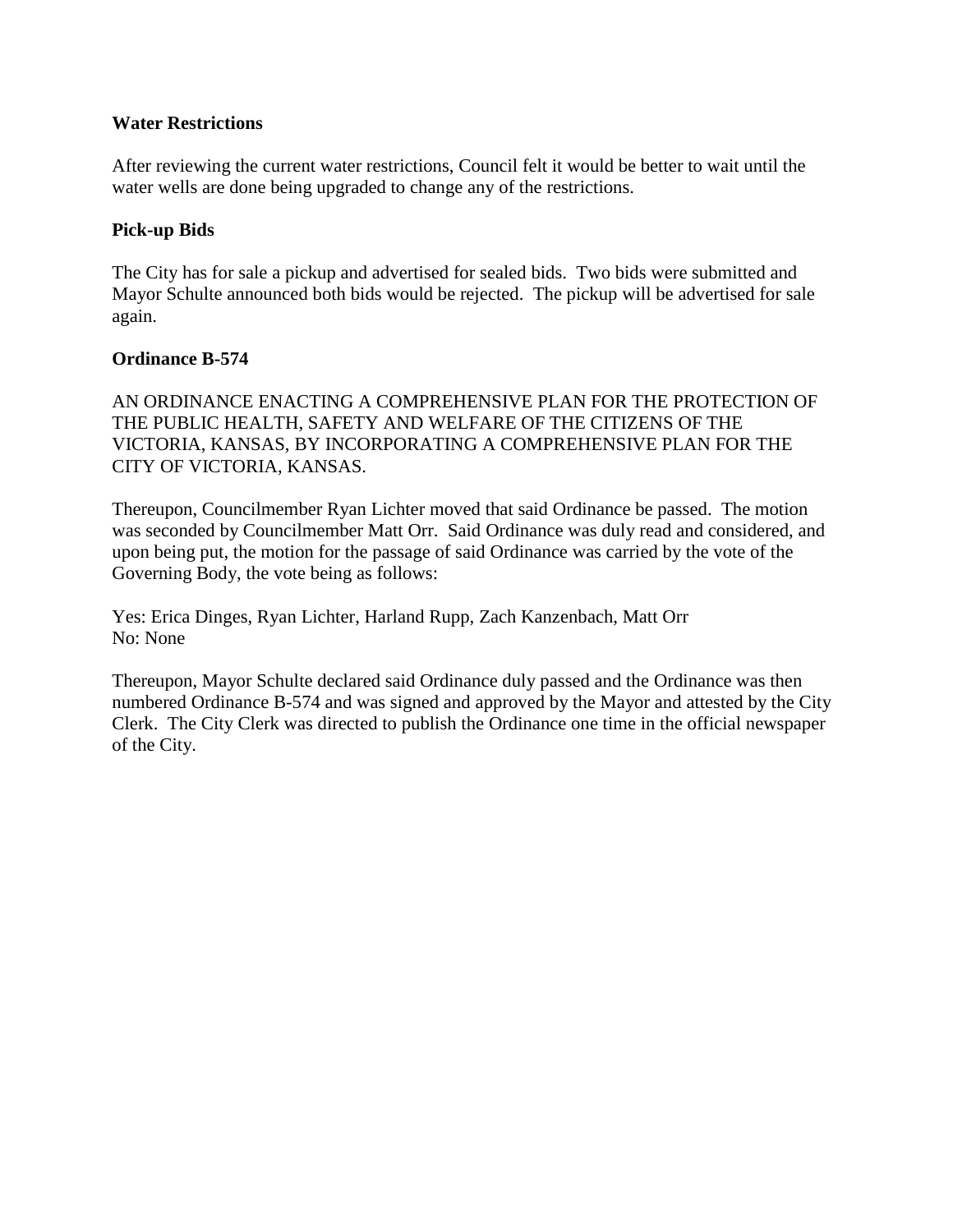# **Ordinance B-575**

# AN ORDINANCE PROVIDING FOR THE PROTECTION OF THE PUBLIC HEALTH, SAFETY AND WELFARE OF THE CITIZENS OF VICTORIA, KANSAS, INCORPORATING ZONING REGULATIONS FOR THE CITY OF VICTORA, KANSAS.

Thereupon, Councilmember Ryan Lichter moved that said Ordinance be passed. The motion was seconded by Councilmember Matt Orr. Said Ordinance was duly read and considered, and upon being put, the motion for the passage of said Ordinance was carried by the vote of the Governing Body, the vote being as follows:

Yes: Erica Dinges, Ryan Lichter, Harland Rupp, Zach Kanzenbach, Matt Orr No: None

Thereupon, Mayor Schulte declared said Ordinance duly passed and the Ordinance was then numbered Ordinance B-575 and was signed and approved by the Mayor and attested by the City Clerk. The City Clerk was directed to publish the Ordinance one time in the official newspaper of the City.

## **Comments**

There were no public or Mayor comments.

#### **Executive Session**

7:05 PM Motion to go into executive session for 10 minutes to discuss personnel issues of nonelected personnel and include City Attorney Don Hoffman by Harland Rupp, second by Zach Kanzenbach.

Vote: 5 Ayes 0 Nays, Motion declared carried.

7:05 PM Councilmember Erica Dinges left Council chambers.

## **Regular Session**

7:15 PM Return to regular session.

#### **Executive Session**

7:15 PM Motion to go into executive session for 5 minutes to discuss personnel issues of nonelected personnel and include City Attorney Don Hoffman by Harland Rupp, second by Zach Kanzenbach.

Vote: 4 Ayes 0 Nays, Motion declared carried.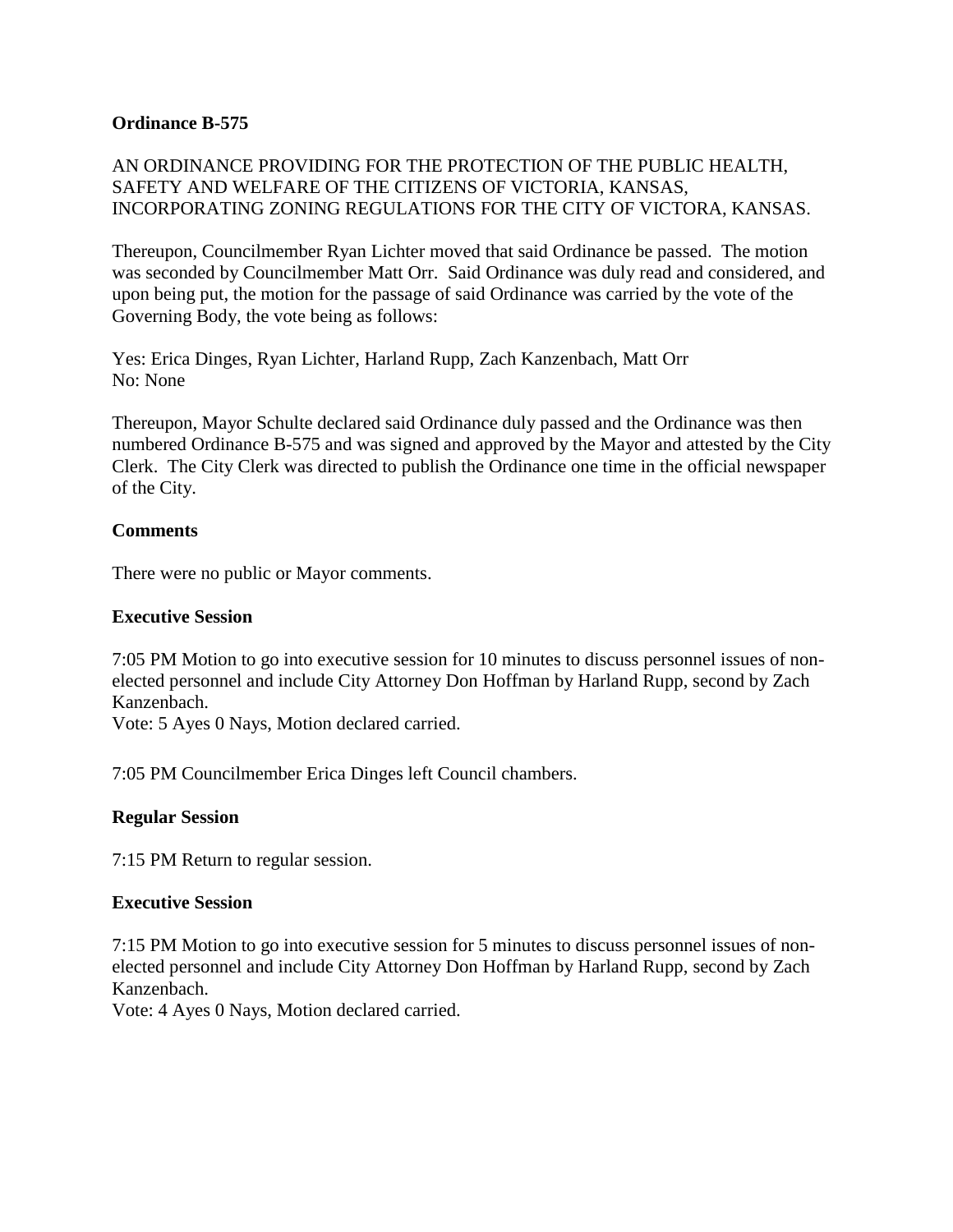## **Regular Session**

7:20 PM Return to regular session.

No action taken.

Councilmember Erica Dinges returned to Council chambers.

## **Executive Session**

7:20 PM Motion to go into executive session for 4 minutes for the evaluation of Public Works Assistant Terry Riedel and include City Superintendent Brad Schmidtberger, Riedel and City Attorney Don Hoffman by Erica Dinges, second by Zach Kanzenbach. Vote: 5 Ayes 0 Nays, Motion declared carried.

## **Regular Session**

7:24 PM Return to regular session.

## **Executive Session**

7:24 PM Motion to go into executive session for 3 minutes for the evaluation of Patrol Officer Ryan Mauch and include Police Chief Cole Dinkel, Mauch and City Attorney Don Hoffman by Zach Kanzenbach, second by Erica Dinges. Vote: 5 Ayes 0 Nays, Motion declared carried.

## **Regular Session**

7:27 PM Return to regular session.

## **Executive Session**

7:27 PM Motion to go into executive session for 3 minutes to discuss personnel issues of nonelected personnel and include City Attorney Don Hoffman by Matt Orr, second by Harland Rupp.

Vote: 5 Ayes 0 Nays, Motion declared carried.

## **Regular Session**

7:30 PM Return to regular session.

## **Riedel Salary Increase**

Motion to increase the salary of Public Works Assistant Terry Riedel from \$25.00 per hour to \$25.50 per hour by Ryan Lichter, second by Matt Orr. Vote: 5 Ayes 0 Nays, Motion declared carried.